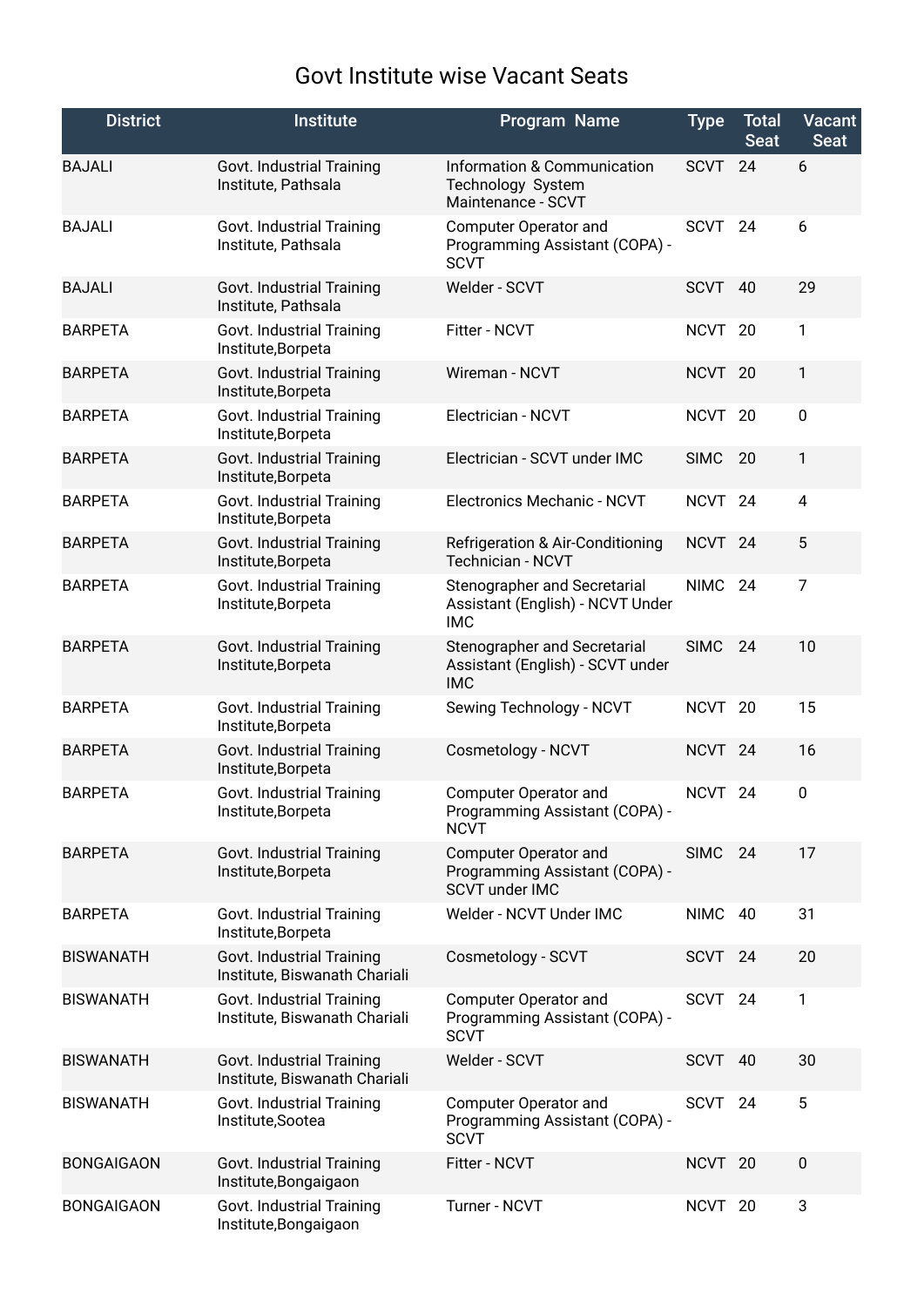| <b>District</b>   | <b>Institute</b>                                          | Program Name                                                           | <b>Type</b>        | <b>Total</b><br><b>Seat</b> | <b>Vacant</b><br><b>Seat</b> |
|-------------------|-----------------------------------------------------------|------------------------------------------------------------------------|--------------------|-----------------------------|------------------------------|
| <b>BONGAIGAON</b> | Govt. Industrial Training<br>Institute, Bongaigaon        | Mechanic Motor Vehicle - NCVT                                          | <b>NCVT</b>        | 24                          | $\overline{2}$               |
| <b>BONGAIGAON</b> | Govt. Industrial Training<br>Institute, Bongaigaon        | Wireman - NCVT                                                         | <b>NCVT</b>        | 20                          | $\pmb{0}$                    |
| <b>BONGAIGAON</b> | Govt. Industrial Training<br>Institute, Bongaigaon        | Electrician - NCVT                                                     | NCVT <sub>20</sub> |                             | 0                            |
| <b>BONGAIGAON</b> | Govt. Industrial Training<br>Institute, Bongaigaon        | Information & Communication<br>Technology System<br>Maintenance - SCVT | <b>SCVT</b>        | 24                          | 8                            |
| <b>BONGAIGAON</b> | Govt. Industrial Training<br>Institute, Bongaigaon        | Mechanic Diesel - NCVT                                                 | <b>NCVT</b>        | 24                          | $\mathbf{1}$                 |
| <b>BONGAIGAON</b> | Govt. Industrial Training<br>Institute, Bongaigaon        | Plastic Processing Operator -<br><b>SCVT</b>                           | <b>SCVT</b>        | 20                          | 12                           |
| <b>BONGAIGAON</b> | Govt. Industrial Training<br>Institute, Bongaigaon        | Stenographer and Secretarial<br>Assistant (English) - NCVT             | NCVT <sub>24</sub> |                             | $\pmb{0}$                    |
| <b>BONGAIGAON</b> | Govt. Industrial Training<br>Institute, Bongaigaon        | Sewing Technology - NCVT                                               | <b>NCVT</b>        | 40                          | 18                           |
| <b>BONGAIGAON</b> | Govt. Industrial Training<br>Institute, Bongaigaon        | Cosmetology - SCVT                                                     | <b>SCVT</b>        | 24                          | $\overline{7}$               |
| <b>BONGAIGAON</b> | Govt. Industrial Training<br>Institute, Bongaigaon        | Computer Operator and<br>Programming Assistant (COPA) -<br><b>SCVT</b> | <b>SCVT</b>        | 24                          | 4                            |
| <b>BONGAIGAON</b> | Govt. Industrial Training<br>Institute, Bongaigaon        | Welder - NCVT                                                          | NCVT 40            |                             | $\overline{2}$               |
| <b>CACHAR</b>     | Govt. Industrial Training<br>Institute for Women, Silchar | Cosmetology - NCVT                                                     | <b>NCVT</b>        | 24                          | 12                           |
| <b>CACHAR</b>     | Govt. Industrial Training<br>Institute, Srikona, Silchar  | Fitter - NCVT                                                          | NCVT               | 20                          | $\overline{2}$               |
| <b>CACHAR</b>     | Govt. Industrial Training<br>Institute, Srikona, Silchar  | Fitter - SCVT under IMC                                                | <b>SIMC</b>        | 20                          | 6                            |
| <b>CACHAR</b>     | Govt. Industrial Training<br>Institute, Srikona, Silchar  | Mechanic Motor Vehicle - NCVT                                          | <b>NCVT</b>        | 24                          | 2                            |
| <b>CACHAR</b>     | Govt. Industrial Training<br>Institute, Srikona, Silchar  | Wireman - NCVT                                                         | NCVT <sub>20</sub> |                             | $\overline{2}$               |
| <b>CACHAR</b>     | Govt. Industrial Training<br>Institute, Srikona, Silchar  | Electrician - NCVT                                                     | <b>NCVT</b>        | 20                          | 3                            |
| <b>CACHAR</b>     | Govt. Industrial Training<br>Institute, Srikona, Silchar  | Electrician - SCVT under IMC                                           | <b>SIMC</b>        | 20                          | 3                            |
| <b>CACHAR</b>     | Govt. Industrial Training<br>Institute, Srikona, Silchar  | Electronics Mechanic - NCVT                                            | NCVT <sub>24</sub> |                             | $\overline{7}$               |
| <b>CACHAR</b>     | Govt. Industrial Training<br>Institute, Srikona, Silchar  | Draughtsman (Civil) - NCVT                                             | NCVT <sub>24</sub> |                             | 5                            |
| <b>CACHAR</b>     | Govt. Industrial Training<br>Institute, Srikona, Silchar  | Information & Communication<br>Technology System<br>Maintenance - NCVT | NCVT <sub>24</sub> |                             | 3                            |
| <b>CACHAR</b>     | Govt. Industrial Training<br>Institute, Srikona, Silchar  | Mechanic Diesel - NCVT                                                 | NCVT <sub>24</sub> |                             | 4                            |
| <b>CACHAR</b>     | Govt. Industrial Training<br>Institute, Srikona, Silchar  | Mechanic Diesel - SCVT under<br><b>IMC</b>                             | <b>SIMC</b>        | 24                          | 6                            |
| <b>CACHAR</b>     | Govt. Industrial Training<br>Institute, Srikona, Silchar  | Stenographer and Secretarial<br>Assistant (English) - NCVT             | <b>NCVT</b>        | 24                          | $\overline{2}$               |
| <b>CACHAR</b>     | Govt. Industrial Training<br>Institute, Srikona, Silchar  | Sewing Technology - NCVT                                               | NCVT <sub>20</sub> |                             | 18                           |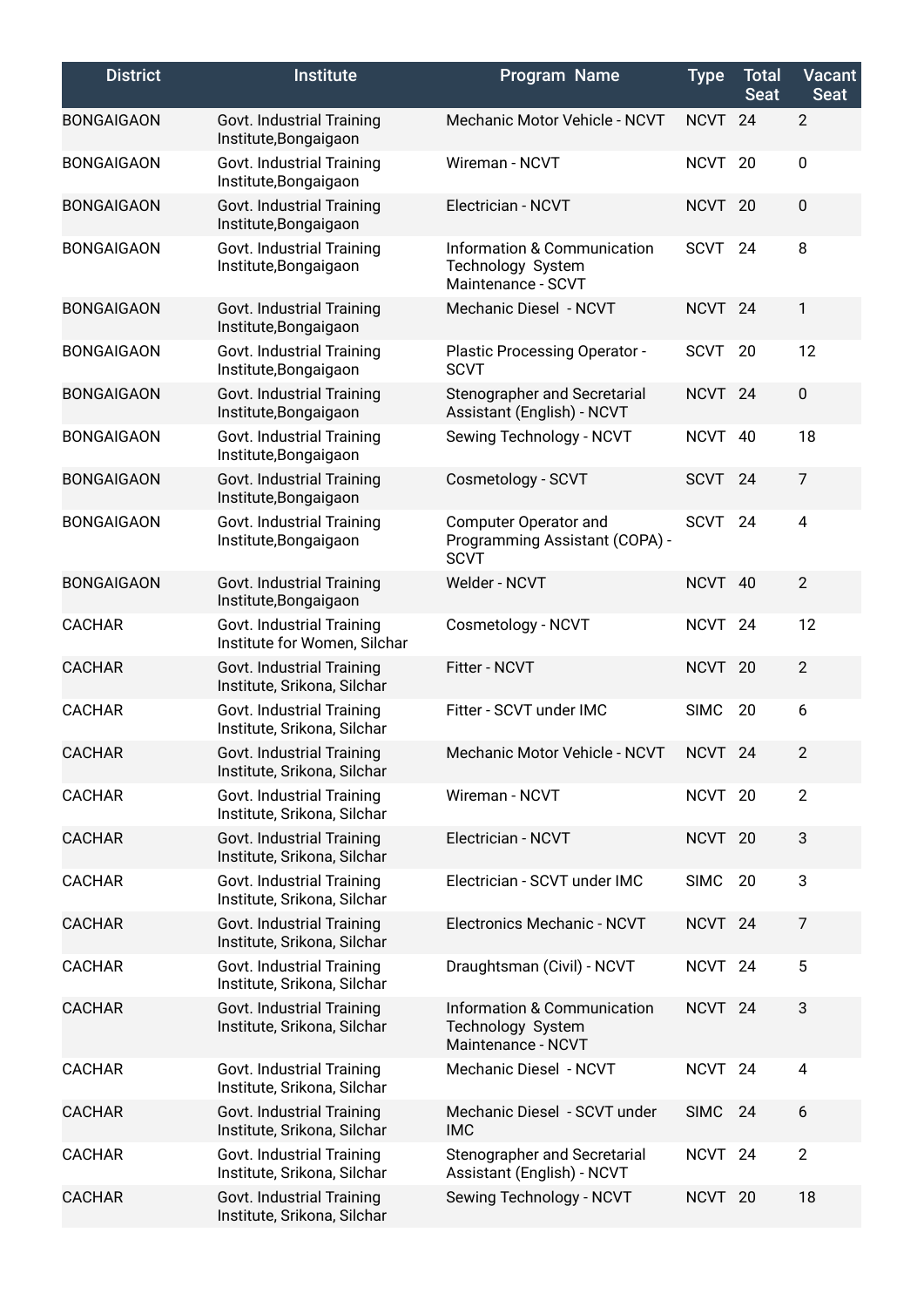| <b>District</b>   | <b>Institute</b>                                              | Program Name                                                                     | <b>Type</b>        | <b>Total</b><br><b>Seat</b> | <b>Vacant</b><br><b>Seat</b> |
|-------------------|---------------------------------------------------------------|----------------------------------------------------------------------------------|--------------------|-----------------------------|------------------------------|
| <b>CACHAR</b>     | Govt. Industrial Training<br>Institute, Srikona, Silchar      | Surface ornamentation<br>Technique (Embroidery) - NCVT                           | <b>NCVT</b>        | 20                          | 20                           |
| <b>CACHAR</b>     | Govt. Industrial Training<br>Institute, Srikona, Silchar      | Welder - NCVT                                                                    | NCVT <sub>20</sub> |                             | $\pmb{0}$                    |
| <b>CACHAR</b>     | Govt. Industrial Training<br>Institute, Srikona, Silchar      | Fabrication (Fitting & Welding)<br>sector(BBBT CoE) - NCVT                       | NCVT 120           |                             | 79                           |
| <b>DHEMAJI</b>    | Govt. Industrial Training<br>Institute, Dhemaji               | Mechanic Motor Vehicle - NCVT                                                    | NCVT <sub>24</sub> |                             | 3                            |
| <b>DHEMAJI</b>    | Govt. Industrial Training<br>Institute, Dhemaji               | Stenographer and Secretarial<br>Assistant (English) - NCVT                       | <b>NCVT</b>        | 24                          | $\overline{2}$               |
| <b>DHEMAJI</b>    | Govt. Industrial Training<br>Institute, Dhemaji               | Welder - NCVT                                                                    | NCVT <sub>20</sub> |                             | 0                            |
| <b>DIBRUGARH</b>  | Govt. Industrial Training<br>Institute for Dibyang, Dibrugarh | Computer Operator and<br>Programming Assistant (for<br>Visually Impaired) - SCVT | <b>SCVT</b>        | 12                          | 12                           |
| <b>DIBRUGARH</b>  | Govt. Industrial Training<br>Institute, Dibrugarh             | Fitter - SCVT under IMC                                                          | <b>SIMC</b>        | 40                          | 12                           |
| <b>DIBRUGARH</b>  | Govt. Industrial Training<br>Institute, Dibrugarh             | Electronics Mechanic - NCVT                                                      | NCVT <sub>24</sub> |                             | $\overline{4}$               |
| <b>DIBRUGARH</b>  | Govt. Industrial Training<br>Institute, Dibrugarh             | Secretarial Practice (English) -<br><b>NCVT</b>                                  | NCVT <sub>24</sub> |                             | 3                            |
| <b>DIBRUGARH</b>  | Govt. Industrial Training<br>Institute, Dibrugarh             | Cosmetology - NCVT                                                               | NCVT <sub>24</sub> |                             | 9                            |
| <b>DIBRUGARH</b>  | Govt. Industrial Training<br>Institute, Dibrugarh             | Welder - SCVT under IMC                                                          | <b>SIMC</b>        | 40                          | 36                           |
| <b>DIBRUGARH</b>  | Govt. Industrial Training<br>Institute, Dibrugarh             | <b>Plastic Processing sector(BBBT</b><br>CoE) - NCVT                             | NCVT 120           |                             | 75                           |
| <b>DIMA HASAO</b> | Govt. Industrial Training<br>Institute, Haflong               | Mechanic Motor Vehicle - NCVT                                                    | NCVT <sub>24</sub> |                             | $\overline{2}$               |
| <b>DIMA HASAO</b> | Govt. Industrial Training<br>Institute, Haflong               | Electronics Mechanic - SCVT                                                      | <b>SCVT</b>        | 24                          | 8                            |
| <b>DIMA HASAO</b> | Govt. Industrial Training<br>Institute, Haflong               | Computer Operator and<br>Programming Assistant (COPA) -<br><b>SCVT under IMC</b> | SIMC 24            |                             | 11                           |
| <b>DIMA HASAO</b> | Govt. Industrial Training<br>Institute, Haflong               | Pump Operator cum Mechanic -<br><b>NCVT</b>                                      | NCVT <sub>20</sub> |                             | 3                            |
| <b>DIMA HASAO</b> | Govt. Industrial Training<br>Institute, Haflong               | Welder - NCVT                                                                    | NCVT <sub>20</sub> |                             | 13                           |
| <b>GOALPARA</b>   | Govt. Industrial Training<br>Institute, Dudhnoi               | Cosmetology - SCVT                                                               | SCVT               | 24                          | 13                           |
| <b>GOALPARA</b>   | Govt. Industrial Training<br>Institute, Dudhnoi               | Welder - SCVT                                                                    | <b>SCVT</b>        | - 40                        | 30                           |
| <b>GOALPARA</b>   | Govt. Industrial Training<br>Institute, Goalpara              | Electrician - NCVT                                                               | NCVT <sub>20</sub> |                             | $\mathbf{1}$                 |
| <b>GOALPARA</b>   | Govt. Industrial Training<br>Institute, Goalpara              | Cosmetology - NCVT                                                               | NCVT <sub>24</sub> |                             | 16                           |
| <b>GOALPARA</b>   | Govt. Industrial Training<br>Institute, Goalpara              | <b>Computer Operator and</b><br>Programming Assistant (COPA) -<br><b>SCVT</b>    | SCVT 24            |                             | $\overline{2}$               |
| <b>GOALPARA</b>   | Govt. Industrial Training<br>Institute, Goalpara              | Welder - NCVT                                                                    | NCVT <sub>20</sub> |                             | 4                            |
| <b>GOLAGHAT</b>   | Govt. Industrial Training<br>Institute, Dhansiri              | Fitter - NCVT                                                                    | NCVT <sub>20</sub> |                             | 1                            |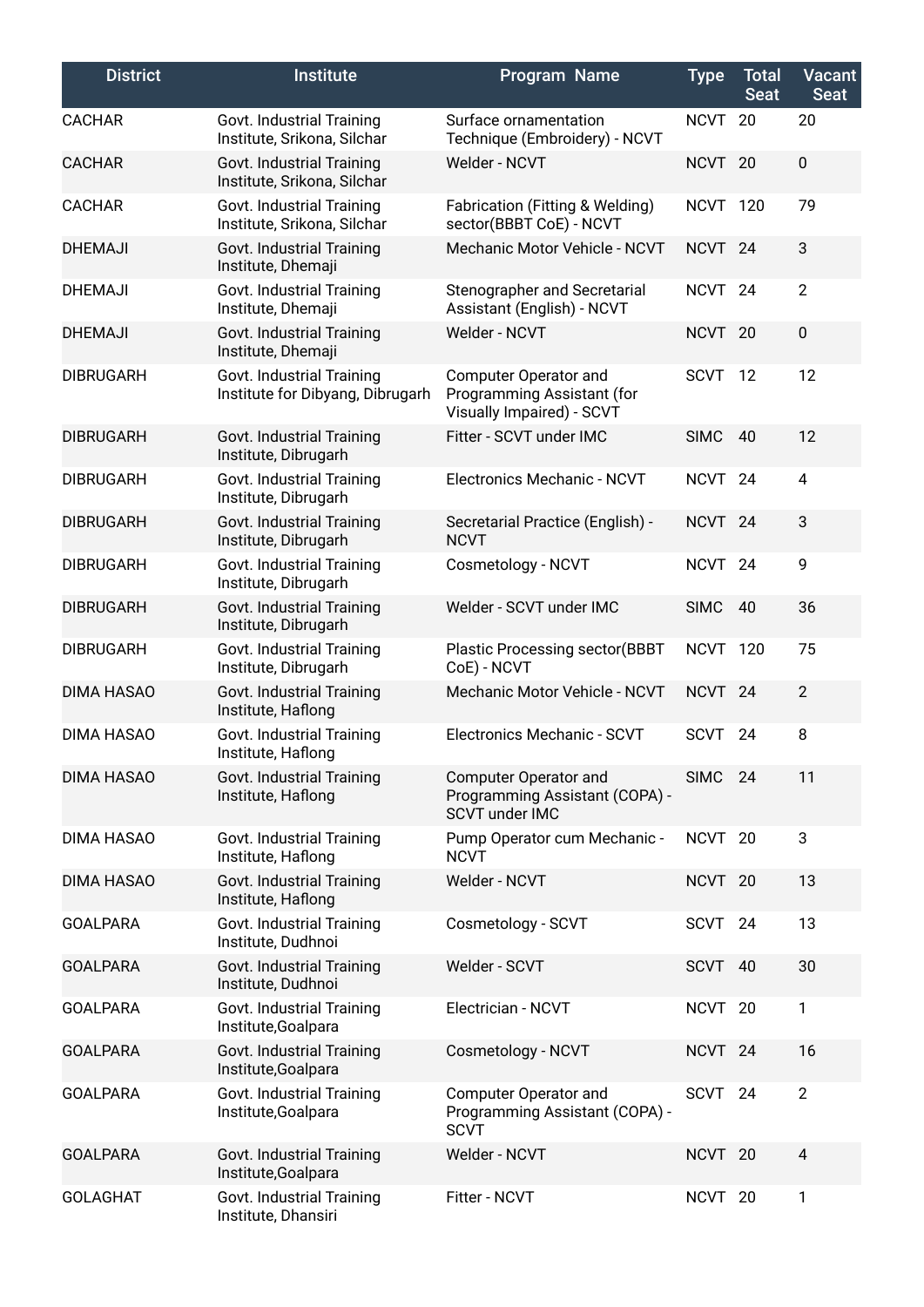| <b>District</b>   | <b>Institute</b>                                   | Program Name                                                                     | <b>Type</b>        | <b>Total</b><br><b>Seat</b> | Vacant<br><b>Seat</b> |
|-------------------|----------------------------------------------------|----------------------------------------------------------------------------------|--------------------|-----------------------------|-----------------------|
| <b>GOLAGHAT</b>   | Govt. Industrial Training<br>Institute, Dhansiri   | Electrician - SCVT under IMC                                                     | <b>SIMC</b>        | 20                          | 1                     |
| <b>GOLAGHAT</b>   | Govt. Industrial Training<br>Institute, Dhansiri   | Information & Communication<br>Technology System<br>Maintenance - SCVT           | <b>SCVT</b>        | 24                          | 1                     |
| <b>GOLAGHAT</b>   | Govt. Industrial Training<br>Institute, Dhansiri   | Mechanic Diesel - SCVT under<br><b>IMC</b>                                       | <b>SIMC</b>        | 48                          | 6                     |
| <b>GOLAGHAT</b>   | Govt. Industrial Training<br>Institute, Dhansiri   | Dress making - NCVT                                                              | NCVT <sub>20</sub> |                             | 19                    |
| <b>GOLAGHAT</b>   | Govt. Industrial Training<br>Institute, Dhansiri   | Cosmetology - SCVT                                                               | <b>SCVT</b>        | 24                          | 15                    |
| <b>GOLAGHAT</b>   | Govt. Industrial Training<br>Institute, Dhansiri   | Computer Operator and<br>Programming Assistant (COPA) -<br><b>SCVT under IMC</b> | <b>SIMC</b>        | 24                          | $\overline{2}$        |
| <b>GOLAGHAT</b>   | Govt. Industrial Training<br>Institute, Dhansiri   | Welder - SCVT under IMC                                                          | <b>SIMC</b>        | 20                          | $\pmb{0}$             |
| <b>GOLAGHAT</b>   | Govt. Industrial Training<br>Institute, Golaghat   | Fitter - NCVT Under IMC                                                          | <b>NIMC</b>        | 20                          | 3                     |
| <b>GOLAGHAT</b>   | Govt. Industrial Training<br>Institute, Golaghat   | Wireman - SCVT under IMC                                                         | <b>SIMC</b>        | 20                          | 17                    |
| <b>GOLAGHAT</b>   | Govt. Industrial Training<br>Institute, Golaghat   | Computer Operator and<br>Programming Assistant (COPA) -<br><b>SCVT under IMC</b> | <b>SIMC</b>        | 24                          | 16                    |
| <b>GOLAGHAT</b>   | Govt. Industrial Training<br>Institute, Golaghat   | Welder - NCVT Under IMC                                                          | <b>NIMC</b>        | 20                          | $\overline{7}$        |
| <b>HAILAKANDI</b> | Govt. Industrial Training<br>Institute, Hailakandi | Electrician - NCVT                                                               | <b>NCVT</b>        | 20                          | 4                     |
| <b>HAILAKANDI</b> | Govt. Industrial Training<br>Institute, Hailakandi | Computer Operator and<br>Programming Assistant (COPA) -<br><b>SCVT</b>           | <b>SCVT</b>        | 24                          | 1                     |
| <b>JORHAT</b>     | Govt. Industrial Training<br>Institute, Titabar    | Fitter - SCVT                                                                    | <b>SCVT</b>        | 20                          | 0                     |
| <b>JORHAT</b>     | Govt. Industrial Training<br>Institute, Titabar    | Refrigeration & Air-Conditioning<br>Technician - SCVT                            | SCVT <sub>24</sub> |                             | 4                     |
| <b>JORHAT</b>     | Govt. Industrial Training<br>Institute, Titabar    | Mechanic Diesel - SCVT                                                           | SCVT 48            |                             | $\overline{4}$        |
| <b>JORHAT</b>     | Govt. Industrial Training<br>Institute, Titabar    | <b>Computer Operator and</b><br>Programming Assistant (COPA) -<br><b>SCVT</b>    | <b>SCVT</b>        | 24                          | $\overline{4}$        |
| <b>JORHAT</b>     | Govt. Industrial Training<br>Institute, Jorhat     | Fitter - NCVT                                                                    | NCVT 40            |                             | 1                     |
| <b>JORHAT</b>     | Govt. Industrial Training<br>Institute, Jorhat     | Fitter - NCVT Under IMC                                                          | NIMC 40            |                             | 9                     |
| <b>JORHAT</b>     | Govt. Industrial Training<br>Institute, Jorhat     | Turner - NCVT                                                                    | NCVT 40            |                             | 6                     |
| <b>JORHAT</b>     | Govt. Industrial Training<br>Institute, Jorhat     | Mechanic Motor Vehicle - NCVT                                                    | NCVT 48            |                             | 6                     |
| <b>JORHAT</b>     | Govt. Industrial Training<br>Institute, Jorhat     | Mechanic Motor Vehicle - SCVT<br>under IMC                                       | <b>SIMC</b>        | 48                          | 17                    |
| <b>JORHAT</b>     | Govt. Industrial Training<br>Institute, Jorhat     | Wireman - NCVT                                                                   | NCVT <sub>20</sub> |                             | $\overline{2}$        |
| <b>JORHAT</b>     | Govt. Industrial Training<br>Institute, Jorhat     | Electrician - NCVT                                                               | NCVT 40            |                             | 0                     |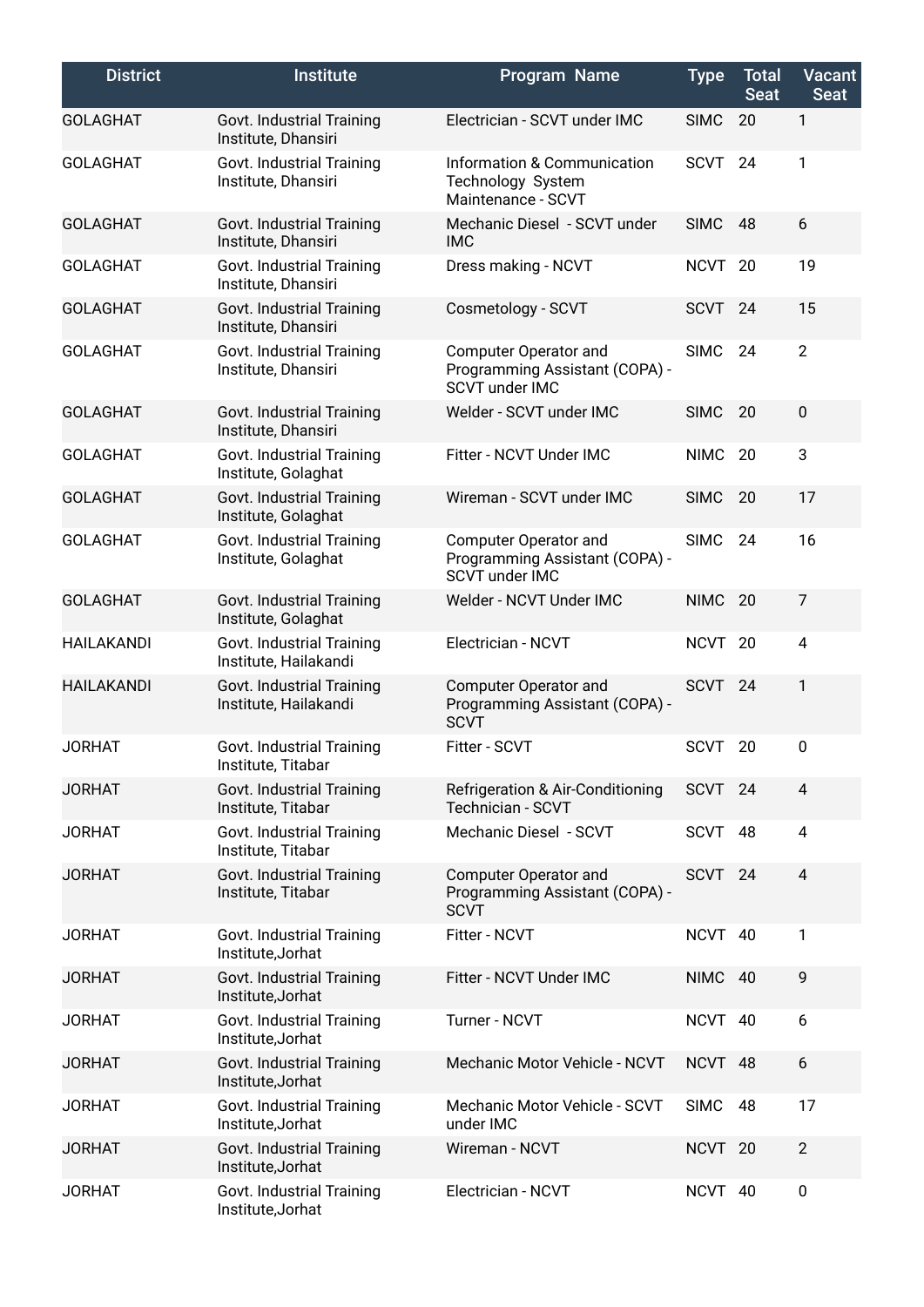| <b>District</b>                      | <b>Institute</b>                                           | Program Name                                                                     | <b>Type</b>        | <b>Total</b><br><b>Seat</b> | <b>Vacant</b><br><b>Seat</b> |
|--------------------------------------|------------------------------------------------------------|----------------------------------------------------------------------------------|--------------------|-----------------------------|------------------------------|
| <b>JORHAT</b>                        | Govt. Industrial Training<br>Institute, Jorhat             | Electrician - NCVT Under IMC                                                     | <b>NIMC</b>        | 20                          | 4                            |
| <b>JORHAT</b>                        | Govt. Industrial Training<br>Institute, Jorhat             | Machinist - NCVT                                                                 | <b>NCVT</b>        | 20                          | 3                            |
| <b>JORHAT</b>                        | Govt. Industrial Training<br>Institute, Jorhat             | <b>Refrigeration &amp; Air-Conditioning</b><br>Technician - NCVT                 | <b>NCVT</b>        | 24                          | 8                            |
| <b>JORHAT</b>                        | Govt. Industrial Training<br>Institute, Jorhat             | Information & Communication<br>Technology System<br>Maintenance - NCVT           | <b>NCVT</b>        | 24                          | 4                            |
| <b>JORHAT</b>                        | Govt. Industrial Training<br>Institute, Jorhat             | Plumber - NCVT                                                                   | <b>NCVT</b>        | 24                          | 1                            |
| <b>JORHAT</b>                        | Govt. Industrial Training<br>Institute, Jorhat             | Mechanic (Tractor) - NCVT                                                        | NCVT <sub>20</sub> |                             | 7                            |
| <b>JORHAT</b>                        | Govt. Industrial Training<br>Institute, Jorhat             | Mechanic Diesel - NCVT                                                           | NCVT <sub>24</sub> |                             | $\overline{2}$               |
| <b>JORHAT</b>                        | Govt. Industrial Training<br>Institute, Jorhat             | Mechanic Diesel - NCVT Under<br><b>IMC</b>                                       | <b>NIMC</b>        | 48                          | 6                            |
| <b>JORHAT</b>                        | Govt. Industrial Training<br>Institute, Jorhat             | Stenographer and Secretarial<br>Assistant (English) - NCVT                       | <b>NCVT</b>        | 24                          | $\pmb{0}$                    |
| <b>JORHAT</b>                        | Govt. Industrial Training<br>Institute, Jorhat             | Stenographer and Secretarial<br>Assistant (English) - NCVT Under<br><b>IMC</b>   | <b>NIMC</b>        | 24                          | 0                            |
| <b>JORHAT</b>                        | Govt. Industrial Training<br>Institute, Jorhat             | Sewing Technology - NCVT                                                         | NCVT <sub>20</sub> |                             | 16                           |
| <b>JORHAT</b>                        | Govt. Industrial Training<br>Institute, Jorhat             | Cosmetology - NCVT                                                               | <b>NCVT</b>        | 24                          | 4                            |
| <b>JORHAT</b>                        | Govt. Industrial Training<br>Institute, Jorhat             | Computer Operator and<br>Programming Assistant (COPA) -<br><b>NCVT</b>           | NCVT <sub>24</sub> |                             | $\overline{2}$               |
| <b>JORHAT</b>                        | Govt. Industrial Training<br>Institute, Jorhat             | <b>Computer Operator and</b><br>Programming Assistant (COPA) -<br>SCVT under IMC | <b>SIMC</b>        | 24                          | 11                           |
| <b>JORHAT</b>                        | Govt. Industrial Training<br>Institute, Jorhat             | Welder - NCVT                                                                    | NCVT <sub>20</sub> |                             | 0                            |
| <b>JORHAT</b>                        | Govt. Industrial Training<br>Institute, Jorhat             | Welder - NCVT Under IMC                                                          | <b>NIMC</b>        | 20                          | $\overline{2}$               |
| <b>JORHAT</b>                        | Govt. Industrial Training<br>Institute, Jorhat             | <b>Plastic Processing sector(BBBT</b><br>CoE) - NCVT                             | NCVT 120           |                             | 53                           |
| <b>JORHAT</b>                        | Govt. Industrial Training<br>Institute, Jorhat             | Soil Testing & Crop Technician -<br><b>SCVT under IMC</b>                        | <b>SIMC</b>        | 24                          | 12                           |
| <b>KAMRUP</b>                        | Govt. Industrial Training<br>Institute, Rangia             | Cosmetology - SCVT                                                               | <b>SCVT</b>        | 24                          | 15                           |
| <b>KAMRUP</b>                        | Govt. Industrial Training<br>Institute, Rangia             | <b>Computer Operator and</b><br>Programming Assistant (COPA) -<br><b>SCVT</b>    | <b>SCVT</b>        | 24                          | $\overline{2}$               |
| <b>KAMRUP</b>                        | Govt. Industrial Training<br>Institute, Rangia             | Welder - SCVT                                                                    | <b>SCVT</b>        | 40                          | 27                           |
| <b>KAMRUP</b><br><b>METROPOLITAN</b> | Govt. Industrial Training<br>Institute for Women, Guwahati | Electronics Mechanic - SCVT<br>under IMC                                         | <b>SIMC</b>        | 24                          | 23                           |
| <b>KAMRUP</b><br><b>METROPOLITAN</b> | Govt. Industrial Training<br>Institute for Women, Guwahati | Draughtsman (Civil) - NCVT                                                       | NCVT <sub>24</sub> |                             | 5                            |
| <b>KAMRUP</b><br><b>METROPOLITAN</b> | Govt. Industrial Training<br>Institute for Women, Guwahati | Secretarial Practice (English) -<br><b>NCVT</b>                                  | NCVT <sub>24</sub> |                             | 0                            |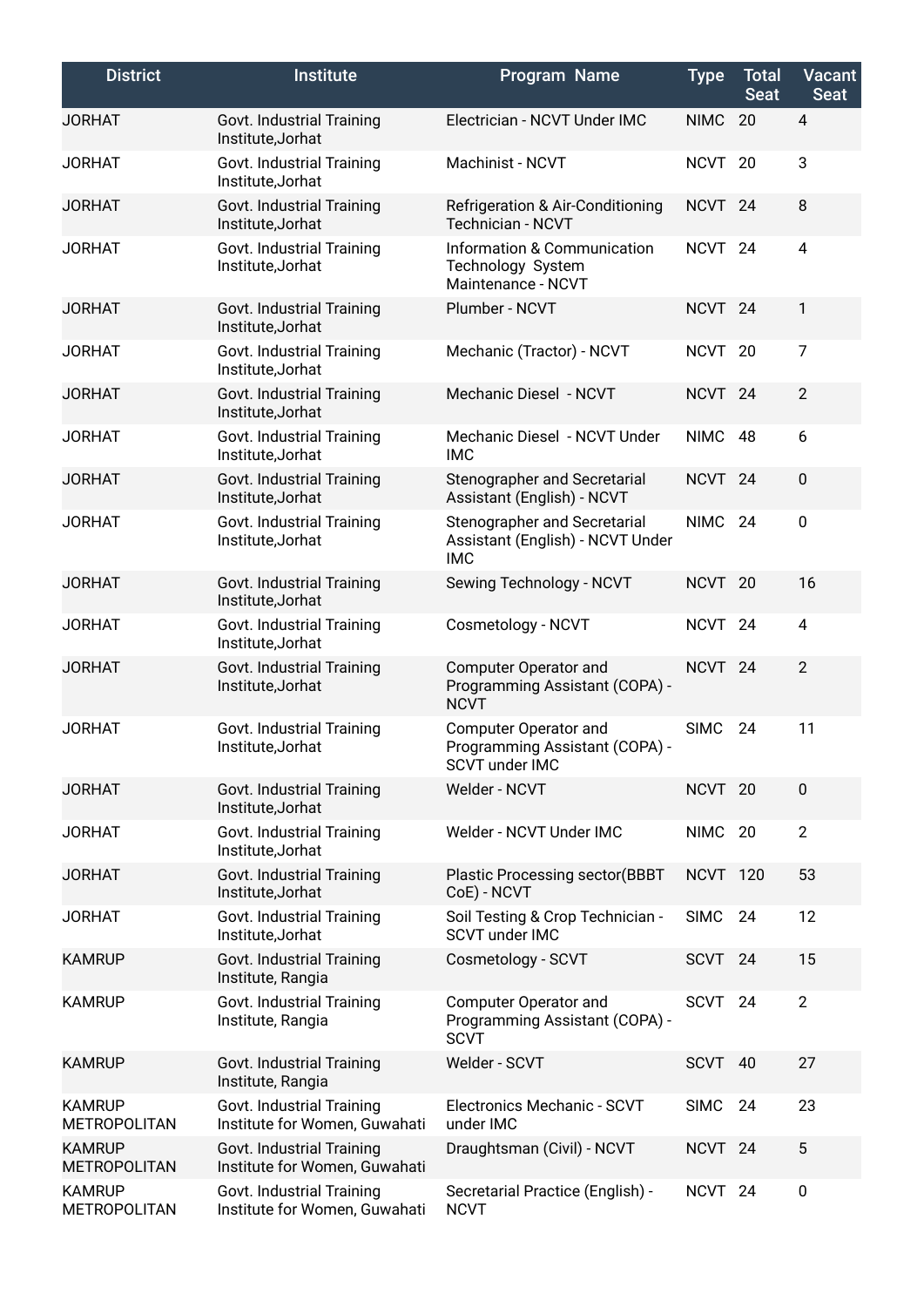| <b>District</b>                      | <b>Institute</b>                                           | Program Name                                                                     | <b>Type</b>        | <b>Total</b><br><b>Seat</b> | <b>Vacant</b><br><b>Seat</b> |
|--------------------------------------|------------------------------------------------------------|----------------------------------------------------------------------------------|--------------------|-----------------------------|------------------------------|
| <b>KAMRUP</b><br><b>METROPOLITAN</b> | Govt. Industrial Training<br>Institute for Women, Guwahati | Secretarial Practice (English) -<br><b>SCVT under IMC</b>                        | <b>SIMC</b>        | 24                          | 22                           |
| <b>KAMRUP</b><br><b>METROPOLITAN</b> | Govt. Industrial Training<br>Institute for Women, Guwahati | Cosmetology - NCVT                                                               | <b>NCVT</b>        | 24                          | 15                           |
| <b>KAMRUP</b><br><b>METROPOLITAN</b> | Govt. Industrial Training<br>Institute for Women, Guwahati | Cosmetology - SCVT under IMC                                                     | <b>SIMC</b>        | 24                          | 22                           |
| <b>KAMRUP</b><br><b>METROPOLITAN</b> | Govt. Industrial Training<br>Institute for Women, Guwahati | Computer Operator and<br>Programming Assistant (COPA) -<br><b>NCVT Under IMC</b> | <b>NIMC</b>        | 24                          | 9                            |
| <b>KAMRUP</b><br><b>METROPOLITAN</b> | Govt. Industrial Training<br>Institute for Women, Guwahati | Fashion Design & Technology -<br><b>NCVT Under IMC</b>                           | <b>NIMC</b>        | 20                          | 12                           |
| <b>KAMRUP</b><br><b>METROPOLITAN</b> | Govt. Industrial Training<br>Institute for Women, Guwahati | Front Office Assistant - SCVT<br>under IMC                                       | <b>SIMC</b>        | 24                          | 23                           |
| <b>KAMRUP</b><br><b>METROPOLITAN</b> | Govt. Industrial Training<br>Institute, Guwahati           | Fitter - NCVT                                                                    | NCVT 20            |                             | $\mathbf{1}$                 |
| <b>KAMRUP</b><br><b>METROPOLITAN</b> | Govt. Industrial Training<br>Institute, Guwahati           | Fitter - SCVT under IMC                                                          | <b>SIMC</b>        | 20                          | 3                            |
| <b>KAMRUP</b><br><b>METROPOLITAN</b> | Govt. Industrial Training<br>Institute, Guwahati           | <b>Turner - NCVT</b>                                                             | NCVT <sub>20</sub> |                             | $\mathbf{1}$                 |
| <b>KAMRUP</b><br><b>METROPOLITAN</b> | Govt. Industrial Training<br>Institute, Guwahati           | Turner - SCVT under IMC                                                          | <b>SIMC</b>        | 20                          | 10                           |
| <b>KAMRUP</b><br><b>METROPOLITAN</b> | Govt. Industrial Training<br>Institute, Guwahati           | Mechanic Motor Vehicle - NCVT                                                    | NCVT <sub>24</sub> |                             | $\mathbf{1}$                 |
| <b>KAMRUP</b><br><b>METROPOLITAN</b> | Govt. Industrial Training<br>Institute, Guwahati           | Wireman - NCVT                                                                   | <b>NCVT</b>        | 20                          | 1                            |
| <b>KAMRUP</b><br><b>METROPOLITAN</b> | Govt. Industrial Training<br>Institute, Guwahati           | Electrician - NCVT                                                               | NCVT 20            |                             | $\mathbf 0$                  |
| <b>KAMRUP</b><br><b>METROPOLITAN</b> | Govt. Industrial Training<br>Institute, Guwahati           | Electrician - SCVT under IMC                                                     | <b>SIMC</b>        | 20                          | 4                            |
| <b>KAMRUP</b><br><b>METROPOLITAN</b> | Govt. Industrial Training<br>Institute, Guwahati           | Machinist - NCVT                                                                 | NCVT 20            |                             | $\overline{2}$               |
| <b>KAMRUP</b><br><b>METROPOLITAN</b> | Govt. Industrial Training<br>Institute, Guwahati           | Draughtsman (Civil) - NCVT                                                       | NCVT <sub>24</sub> |                             | 1                            |
| <b>KAMRUP</b><br><b>METROPOLITAN</b> | Govt. Industrial Training<br>Institute, Guwahati           | Refrigeration & Air-Conditioning<br>Technician - SCVT under IMC                  | <b>SIMC</b>        | 24                          | 17                           |
| <b>KAMRUP</b><br><b>METROPOLITAN</b> | Govt. Industrial Training<br>Institute, Guwahati           | Plumber - SCVT under IMC                                                         | <b>SIMC</b>        | 24                          | 17                           |
| <b>KAMRUP</b><br><b>METROPOLITAN</b> | Govt. Industrial Training<br>Institute, Guwahati           | Mechanic Diesel - NCVT                                                           | NCVT <sub>24</sub> |                             | 3                            |
| <b>KAMRUP</b><br><b>METROPOLITAN</b> | Govt. Industrial Training<br>Institute, Guwahati           | Mechanic Diesel - SCVT under<br><b>IMC</b>                                       | <b>SIMC</b>        | 24                          | $\overline{2}$               |
| <b>KAMRUP</b><br><b>METROPOLITAN</b> | Govt. Industrial Training<br>Institute, Guwahati           | Stenographer and Secretarial<br>Assistant (English) - NCVT                       | NCVT 48            |                             | $\mathbf{1}$                 |
| <b>KAMRUP</b><br><b>METROPOLITAN</b> | Govt. Industrial Training<br>Institute, Guwahati           | Stenographer and Secretarial<br>Assistant (English) - SCVT under<br><b>IMC</b>   | <b>SIMC</b>        | 48                          | 6                            |
| <b>KAMRUP</b><br><b>METROPOLITAN</b> | Govt. Industrial Training<br>Institute, Guwahati           | Sewing Technology - NCVT                                                         | NCVT 40            |                             | 35                           |
| <b>KAMRUP</b><br><b>METROPOLITAN</b> | Govt. Industrial Training<br>Institute, Guwahati           | <b>Computer Operator and</b><br>Programming Assistant (COPA) -<br><b>SCVT</b>    | SCVT               | 24                          | $\overline{2}$               |
| <b>KAMRUP</b><br><b>METROPOLITAN</b> | Govt. Industrial Training<br>Institute, Guwahati           | Welder - NCVT                                                                    | NCVT 40            |                             | $\overline{2}$               |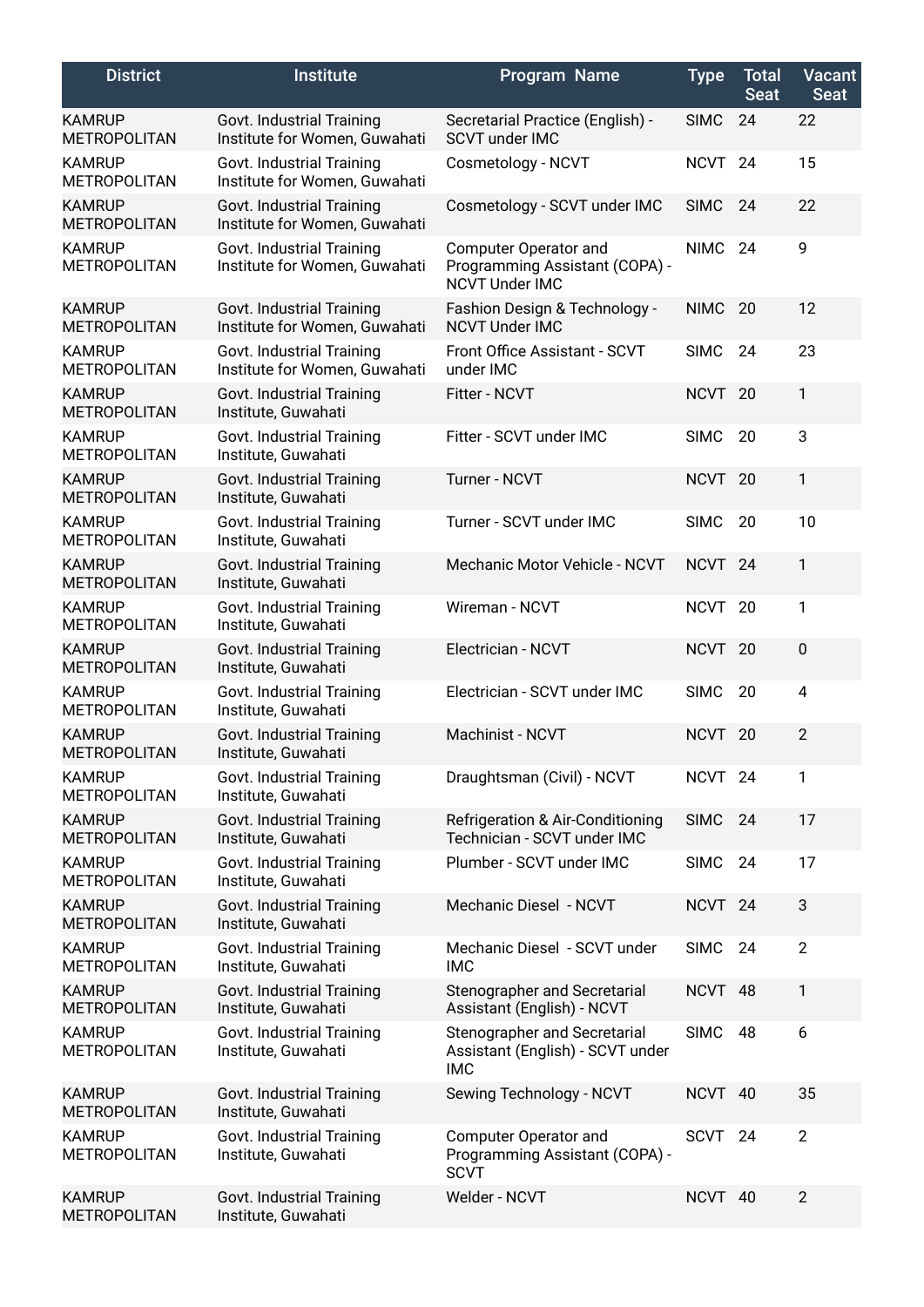| <b>District</b>                      | <b>Institute</b>                                                     | <b>Program Name</b>                                                     | <b>Type</b>        | <b>Total</b><br><b>Seat</b> | <b>Vacant</b><br><b>Seat</b> |
|--------------------------------------|----------------------------------------------------------------------|-------------------------------------------------------------------------|--------------------|-----------------------------|------------------------------|
| <b>KAMRUP</b><br><b>METROPOLITAN</b> | Govt. Industrial Training<br>Institute, Guwahati                     | Welder - SCVT under IMC                                                 | <b>SIMC</b>        | 20                          | 12                           |
| <b>KAMRUP</b><br><b>METROPOLITAN</b> | Govt. Industrial Training<br>Institute, Guwahati                     | <b>Construction &amp; Wood working</b><br>sector(BBBT CoE) - NCVT       | NCVT 120           |                             | 47                           |
| <b>KAMRUP</b><br><b>METROPOLITAN</b> | Govt. Industrial Training<br>Institute, Guwahati                     | Multimedia, Animation & Special<br>Effects - SCVT under IMC             | <b>SIMC</b>        | 24                          | 11                           |
| <b>KAMRUP</b><br><b>METROPOLITAN</b> | Govt. Industrial Training<br>Institute, Guwahati                     | Fire Technology & Industrial<br>Safety Management - SCVT<br>under IMC   | <b>SIMC</b>        | 24                          | 12                           |
| <b>KARBI ANGLONG</b>                 | Govt. Industrial Training<br>Institute, Diphu                        | Fitter - NCVT                                                           | NCVT <sub>20</sub> |                             | 1                            |
| <b>KARBI ANGLONG</b>                 | Govt. Industrial Training<br>Institute, Diphu                        | Wireman - NCVT                                                          | NCVT 20            |                             | $\pmb{0}$                    |
| <b>KARBI ANGLONG</b>                 | Govt. Industrial Training<br>Institute, Diphu                        | Draughtsman (Civil) - SCVT                                              | <b>SCVT</b>        | 24                          | $\overline{\mathbf{4}}$      |
| <b>KARBI ANGLONG</b>                 | Govt. Industrial Training<br>Institute, Diphu                        | Welder - NCVT                                                           | NCVT 20            |                             | $\mathbf{1}$                 |
| <b>KARBI ANGLONG</b>                 | Govt. Industrial Training<br>Institute, Diphu                        | Welder - SCVT                                                           | <b>SCVT</b>        | 20                          | $\pmb{0}$                    |
| <b>KARIMGANJ</b>                     | Govt. Industrial Training<br>Institute, Karimganj                    | <b>Refrigeration &amp; Air-Conditioning</b><br><b>Technician - NCVT</b> | NCVT <sub>24</sub> |                             | 12                           |
| KARIMGANJ                            | Govt. Industrial Training<br>Institute, Karimganj                    | Dress making - NCVT                                                     | NCVT <sub>20</sub> |                             | 20                           |
| <b>KOKRAJHAR</b>                     | Govt. Industrial Training<br>Institute, Kokrajhar                    | Sewing Technology - NCVT                                                | NCVT <sub>20</sub> |                             | 10                           |
| <b>KOKRAJHAR</b>                     | Govt. Industrial Training<br>Institute, Kokrajhar                    | Cosmetology - NCVT                                                      | NCVT <sub>24</sub> |                             | 11                           |
| <b>KOKRAJHAR</b>                     | Govt. Industrial Training<br>Institute, Kokrajhar                    | Computer Operator and<br>Programming Assistant (COPA) -<br><b>NCVT</b>  | NCVT <sub>24</sub> |                             | $\overline{2}$               |
| <b>KOKRAJHAR</b>                     | Govt. Industrial Training<br>Institute, Kokrajhar                    | <b>Bodo Language Transcription</b><br>Trade (BLTT) - SCVT               | SCVT               | 20                          | 11                           |
| <b>KOKRAJHAR</b>                     | Govt. Industrial Training<br>Institute, Kokrajhar                    | Welder - NCVT                                                           | NCVT 20            |                             | $\pmb{0}$                    |
| <b>LAKHIMPUR</b>                     | Govt. Industrial Training<br>Institute for Women, North<br>Lakhimpur | Sewing Technology - NCVT                                                | NCVT 20            |                             | 18                           |
| <b>MAJULI</b>                        | Govt. Industrial Training<br>Institute, Majuli                       | Electrician - SCVT under IMC                                            | <b>SIMC</b>        | 20                          | 8                            |
| <b>MAJULI</b>                        | Govt. Industrial Training<br>Institute, Majuli                       | Electronics Mechanic - NCVT                                             | NCVT <sub>24</sub> |                             | $\overline{7}$               |
| <b>MAJULI</b>                        | Govt. Industrial Training<br>Institute, Majuli                       | Mechanic Diesel - NCVT                                                  | NCVT <sub>24</sub> |                             | $\overline{2}$               |
| <b>MAJULI</b>                        | Govt. Industrial Training<br>Institute, Majuli                       | Mechanic Diesel - SCVT under<br><b>IMC</b>                              | SIMC               | 24                          | 6                            |
| <b>MAJULI</b>                        | Govt. Industrial Training<br>Institute, Majuli                       | Sewing Technology - NCVT                                                | NCVT 20            |                             | 15                           |
| <b>MAJULI</b>                        | Govt. Industrial Training<br>Institute, Majuli                       | Computer Operator and<br>Programming Assistant (COPA) -<br><b>NCVT</b>  | NCVT <sub>24</sub> |                             | 3                            |
| <b>MORIGAON</b>                      | Govt. Industrial Training<br>Institute, Morigaon                     | Mechanic Motor Vehicle - NCVT                                           | NCVT <sub>24</sub> |                             | 1                            |
| <b>MORIGAON</b>                      | Govt. Industrial Training                                            | Electrician - NCVT                                                      | NCVT 20            |                             | 1                            |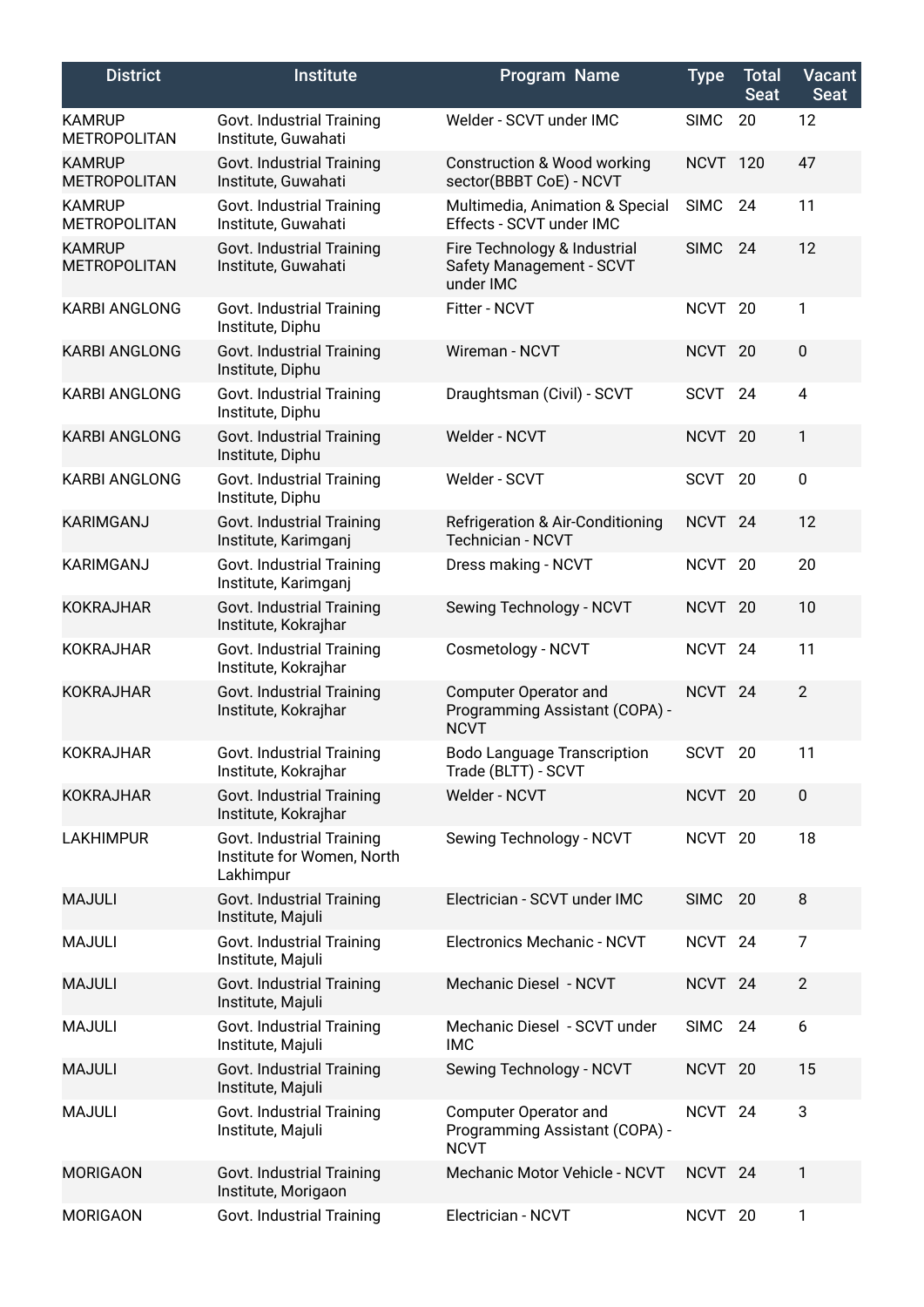| <b>District</b> | <b>Institute</b>                                 | <b>Program Name</b>                                                              | <b>Type</b>        | <b>Total</b><br><b>Seat</b> | <b>Vacant</b><br><b>Seat</b> |
|-----------------|--------------------------------------------------|----------------------------------------------------------------------------------|--------------------|-----------------------------|------------------------------|
|                 | Institute, Morigaon                              |                                                                                  |                    |                             |                              |
| <b>MORIGAON</b> | Govt. Industrial Training<br>Institute, Morigaon | Electronics Mechanic - SCVT<br>under IMC                                         | <b>SIMC</b>        | 24                          | 14                           |
| <b>MORIGAON</b> | Govt. Industrial Training<br>Institute, Morigaon | Mechanic Diesel - SCVT under<br><b>IMC</b>                                       | <b>SIMC</b>        | 24                          | 8                            |
| <b>MORIGAON</b> | Govt. Industrial Training<br>Institute, Morigaon | Dress making - NCVT                                                              | NCVT <sub>20</sub> |                             | 13                           |
| <b>MORIGAON</b> | Govt. Industrial Training<br>Institute, Morigaon | Computer Operator and<br>Programming Assistant (COPA) -<br><b>NCVT Under IMC</b> | <b>NIMC</b>        | 24                          | $\overline{7}$               |
| <b>MORIGAON</b> | Govt. Industrial Training<br>Institute, Morigaon | Welder - SCVT under IMC                                                          | <b>SIMC</b>        | 20                          | 15                           |
| <b>MORIGAON</b> | Govt. Industrial Training<br>Institute, Morigaon | Desk Top Publishing (DTP)<br>Operator - SCVT under IMC                           | <b>SIMC</b>        | -24                         | 20                           |
| <b>NAGAON</b>   | Govt. Industrial Training<br>Institute, Nagaon   | Fitter - NCVT                                                                    | NCVT 40            |                             | 1                            |
| <b>NAGAON</b>   | Govt. Industrial Training<br>Institute, Nagaon   | Fitter - SCVT under IMC                                                          | <b>SIMC</b>        | 40                          | 4                            |
| <b>NAGAON</b>   | Govt. Industrial Training<br>Institute, Nagaon   | Turner - NCVT                                                                    | NCVT <sub>20</sub> |                             | 3                            |
| <b>NAGAON</b>   | Govt. Industrial Training<br>Institute, Nagaon   | Mechanic Motor Vehicle - NCVT                                                    | NCVT <sub>24</sub> |                             | 5                            |
| <b>NAGAON</b>   | Govt. Industrial Training<br>Institute, Nagaon   | Mechanic Motor Vehicle - SCVT<br>under IMC                                       | <b>SIMC</b>        | 24                          | 3                            |
| <b>NAGAON</b>   | Govt. Industrial Training<br>Institute, Nagaon   | Wireman - NCVT                                                                   | NCVT <sub>20</sub> |                             | $\mathbf 0$                  |
| <b>NAGAON</b>   | Govt. Industrial Training<br>Institute, Nagaon   | Wireman - SCVT under IMC                                                         | <b>SIMC</b>        | 20                          | 14                           |
| <b>NAGAON</b>   | Govt. Industrial Training<br>Institute, Nagaon   | Electrician - NCVT                                                               | NCVT <sub>20</sub> |                             | $\mathbf 0$                  |
| <b>NAGAON</b>   | Govt. Industrial Training<br>Institute, Nagaon   | Electrician - NCVT Under IMC                                                     | NIMC 20            |                             | $\overline{c}$               |
| <b>NAGAON</b>   | Govt. Industrial Training<br>Institute, Nagaon   | Machinist - NCVT                                                                 | NCVT 20            |                             | $\overline{2}$               |
| <b>NAGAON</b>   | Govt. Industrial Training<br>Institute, Nagaon   | Draughtsman (Civil) - NCVT                                                       | NCVT <sub>24</sub> |                             | 3                            |
| <b>NAGAON</b>   | Govt. Industrial Training<br>Institute, Nagaon   | Information & Communication<br>Technology System<br>Maintenance - NCVT           | NCVT <sub>24</sub> |                             | $\overline{4}$               |
| <b>NAGAON</b>   | Govt. Industrial Training<br>Institute, Nagaon   | Mechanic Diesel - NCVT                                                           | NCVT 48            |                             | $\overline{2}$               |
| <b>NAGAON</b>   | Govt. Industrial Training<br>Institute, Nagaon   | Mechanic Diesel - NCVT Under<br><b>IMC</b>                                       | <b>NIMC</b>        | 24                          | 3                            |
| <b>NAGAON</b>   | Govt. Industrial Training<br>Institute, Nagaon   | Mechanic Diesel - SCVT under<br><b>IMC</b>                                       | <b>SIMC</b>        | 24                          | $\overline{2}$               |
| <b>NAGAON</b>   | Govt. Industrial Training<br>Institute, Nagaon   | Stenographer and Secretarial<br>Assistant (English) - SCVT under<br><b>IMC</b>   | <b>SIMC</b>        | 24                          | 3                            |
| <b>NAGAON</b>   | Govt. Industrial Training<br>Institute, Nagaon   | Sewing Technology - NCVT                                                         | NCVT 20            |                             | 20                           |
| <b>NAGAON</b>   | Govt. Industrial Training<br>Institute, Nagaon   | Cosmetology - NCVT Under IMC                                                     | NIMC <sub>24</sub> |                             | 18                           |
| <b>NAGAON</b>   | Govt. Industrial Training                        | Computer Operator and                                                            | <b>NIMC</b>        | -24                         | 3                            |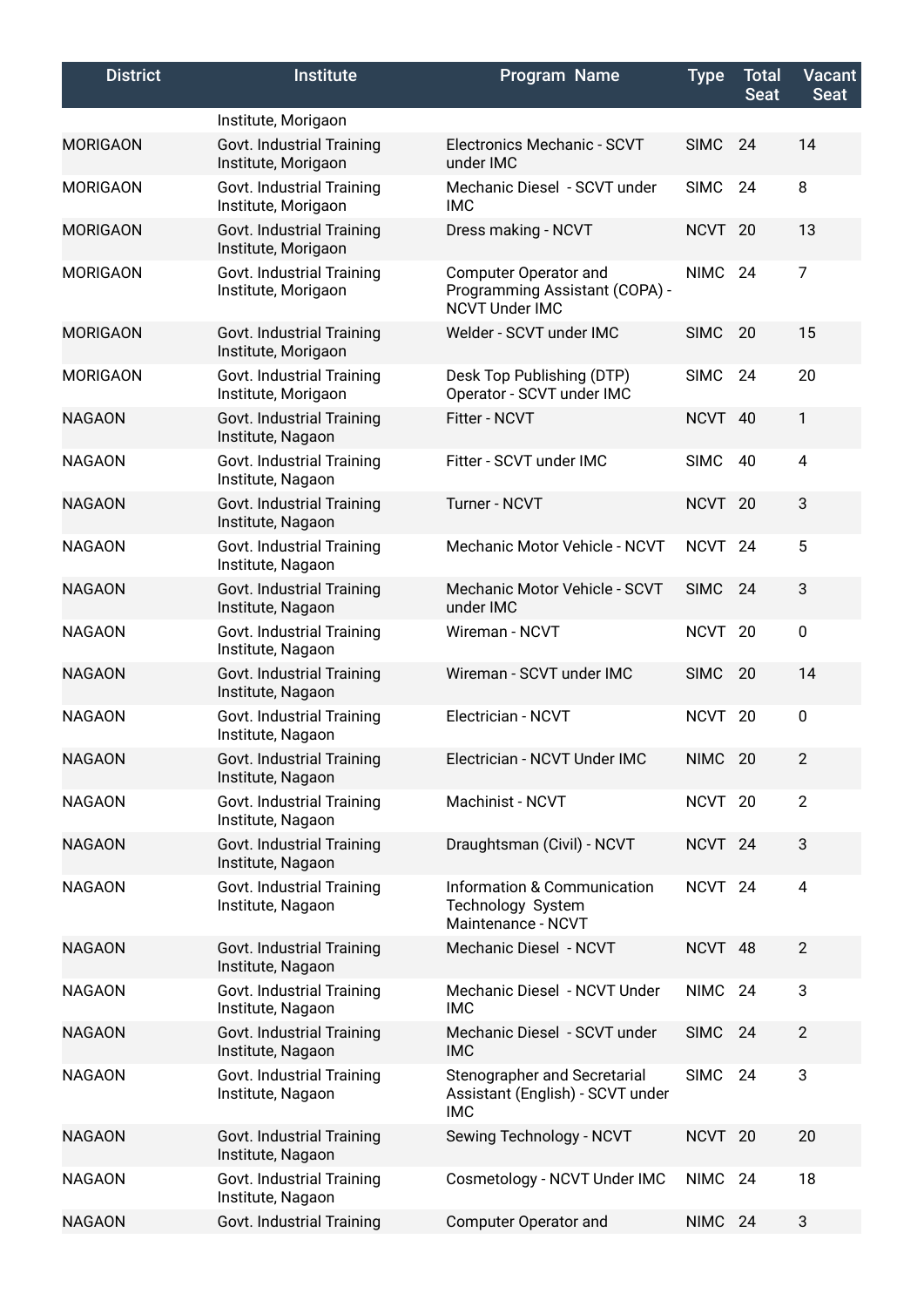| <b>District</b>  | <b>Institute</b>                                | <b>Program Name</b>                                                                     | <b>Type</b>        | <b>Total</b><br><b>Seat</b> | <b>Vacant</b><br><b>Seat</b> |
|------------------|-------------------------------------------------|-----------------------------------------------------------------------------------------|--------------------|-----------------------------|------------------------------|
|                  | Institute, Nagaon                               | Programming Assistant (COPA) -<br><b>NCVT Under IMC</b>                                 |                    |                             |                              |
| <b>NAGAON</b>    | Govt. Industrial Training<br>Institute, Nagaon  | Welder - NCVT                                                                           | NCVT 60            |                             | $\overline{4}$               |
| <b>NAGAON</b>    | Govt. Industrial Training<br>Institute, Nagaon  | Welder - SCVT under IMC                                                                 | <b>SIMC</b>        | 40                          | 30                           |
| <b>NAGAON</b>    | Govt. Industrial Training<br>Institute, Nagaon  | <b>Information Technology</b><br>sector(BBBT CoE) - NCVT                                | <b>NCVT 120</b>    |                             | 17                           |
| <b>NAGAON</b>    | Govt. Industrial Training<br>Institute, Nagaon  | Digital Photographer - SCVT<br>under IMC                                                | <b>SIMC</b>        | 24                          | 14                           |
| <b>NAGAON</b>    | Govt. Industrial Training<br>Institute, Nagaon  | Solar Technician (Electrical) -<br><b>SCVT under IMC</b>                                | <b>SIMC</b>        | 20                          | 6                            |
| <b>NALBARI</b>   | Govt. Industrial Training<br>Institute, Nalbari | Fitter - NCVT                                                                           | NCVT <sub>20</sub> |                             | $\pmb{0}$                    |
| <b>NALBARI</b>   | Govt. Industrial Training<br>Institute, Nalbari | Fitter - SCVT under IMC                                                                 | <b>SIMC</b>        | 20                          | 3                            |
| <b>NALBARI</b>   | Govt. Industrial Training<br>Institute, Nalbari | Mechanic Motor Vehicle - SCVT                                                           | <b>SCVT</b>        | 24                          | 9                            |
| <b>NALBARI</b>   | Govt. Industrial Training<br>Institute, Nalbari | Mechanic Motor Vehicle - SCVT<br>under IMC                                              | <b>SIMC</b>        | 24                          | 13                           |
| <b>NALBARI</b>   | Govt. Industrial Training<br>Institute, Nalbari | Electrician - NCVT                                                                      | <b>NCVT</b>        | -20                         | 1                            |
| <b>NALBARI</b>   | Govt. Industrial Training<br>Institute, Nalbari | Electrician - SCVT under IMC                                                            | <b>SIMC</b>        | 20                          | 3                            |
| <b>NALBARI</b>   | Govt. Industrial Training<br>Institute, Nalbari | Electronics Mechanic - SCVT                                                             | <b>SCVT</b>        | 24                          | 1                            |
| <b>NALBARI</b>   | Govt. Industrial Training<br>Institute, Nalbari | Mechanic Auto Body Painting -<br><b>SCVT under IMC</b>                                  | <b>SIMC</b>        | 20                          | 12                           |
| <b>NALBARI</b>   | Govt. Industrial Training<br>Institute, Nalbari | Mechanic Auto Body Repair -<br><b>SCVT under IMC</b>                                    | <b>SIMC</b>        | 20                          | 15                           |
| <b>NALBARI</b>   | Govt. Industrial Training<br>Institute, Nalbari | <b>Computer Operator and</b><br>Programming Assistant (COPA) -<br><b>SCVT</b>           | SCVT 24            |                             | 2                            |
| <b>NALBARI</b>   | Govt. Industrial Training<br>Institute, Nalbari | <b>Computer Operator and</b><br>Programming Assistant (COPA) -<br><b>SCVT under IMC</b> | <b>SIMC</b>        | 24                          | 16                           |
| <b>SIVASAGAR</b> | Govt. Industrial Training<br>Institute, Gargaon | Fitter - NCVT Under IMC                                                                 | NIMC 20            |                             | $\overline{7}$               |
| <b>SIVASAGAR</b> | Govt. Industrial Training<br>Institute, Gargaon | Electrician - NCVT Under IMC                                                            | NIMC               | -20                         | 5                            |
| <b>SIVASAGAR</b> | Govt. Industrial Training<br>Institute, Gargaon | Electrician - SCVT under IMC                                                            | <b>SIMC</b>        | 40                          | 9                            |
| <b>SIVASAGAR</b> | Govt. Industrial Training<br>Institute, Gargaon | Machinist - SCVT under IMC                                                              | <b>SIMC</b>        | 20                          | 8                            |
| <b>SIVASAGAR</b> | Govt. Industrial Training<br>Institute, Gargaon | Mechanic Diesel - NCVT                                                                  | NCVT 48            |                             | 0                            |
| <b>SIVASAGAR</b> | Govt. Industrial Training<br>Institute, Gargaon | Mechanic Diesel - SCVT under<br><b>IMC</b>                                              | <b>SIMC</b>        | - 24                        | 3                            |
| <b>SIVASAGAR</b> | Govt. Industrial Training<br>Institute, Gargaon | Computer Operator and<br>Programming Assistant (COPA) -<br><b>NCVT</b>                  | NCVT <sub>24</sub> |                             | 0                            |
| <b>SIVASAGAR</b> | Govt. Industrial Training<br>Institute, Gargaon | Welder - NCVT                                                                           | NCVT <sub>20</sub> |                             | 0                            |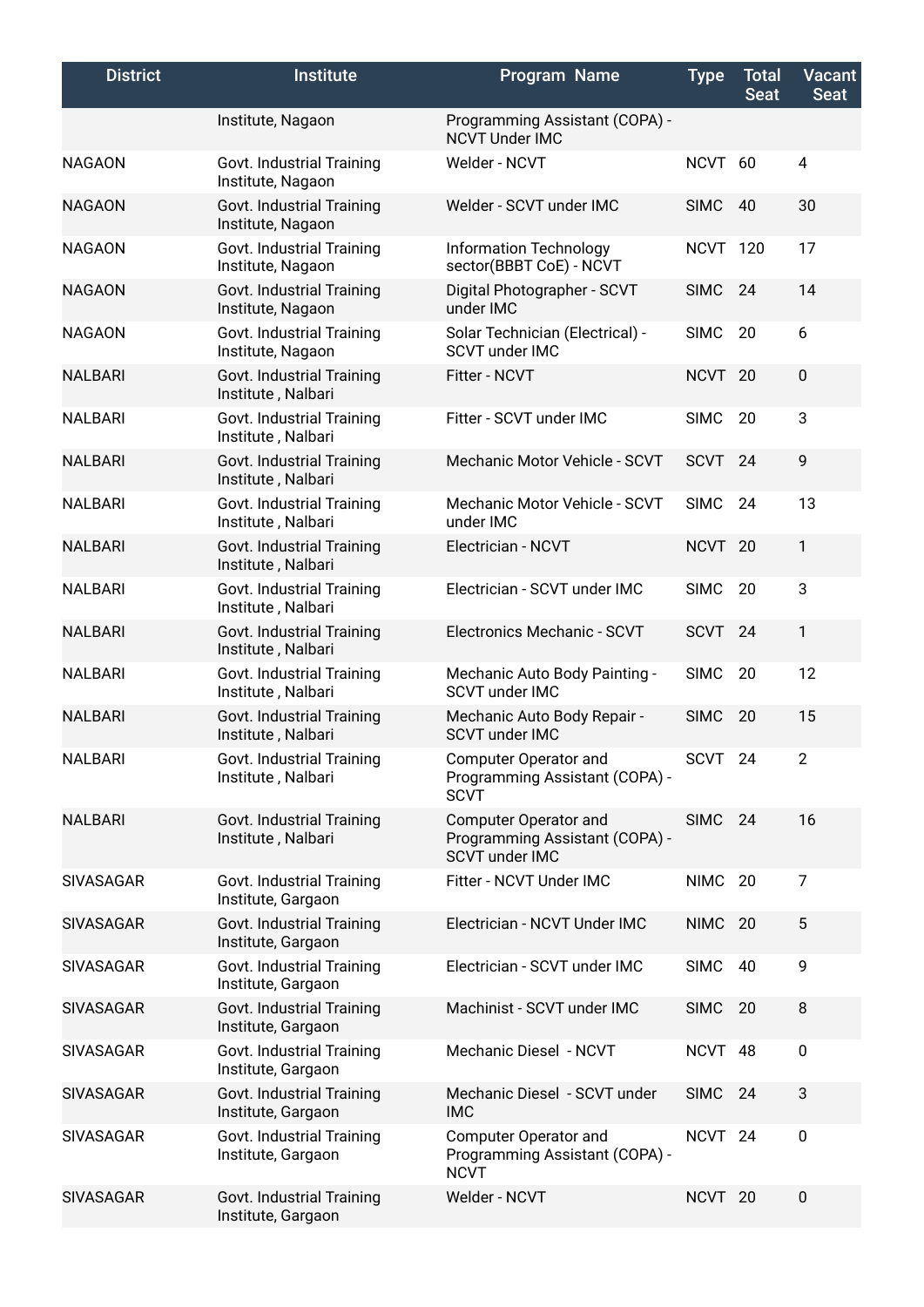| <b>District</b>                    | <b>Institute</b>                                      | Program Name                                                                     | <b>Type</b>        | <b>Total</b><br><b>Seat</b> | Vacant<br><b>Seat</b> |
|------------------------------------|-------------------------------------------------------|----------------------------------------------------------------------------------|--------------------|-----------------------------|-----------------------|
| <b>SIVASAGAR</b>                   | Govt. Industrial Training<br>Institute, Gargaon       | Welder - SCVT under IMC                                                          | <b>SIMC</b>        | 40                          | 23                    |
| <b>SONITPUR</b>                    | Govt. Industrial Training<br>Institute, Tezpur        | Fitter - NCVT                                                                    | <b>NCVT</b>        | 40                          | 0                     |
| <b>SONITPUR</b>                    | Govt. Industrial Training<br>Institute, Tezpur        | Fitter - SCVT under IMC                                                          | <b>SIMC</b>        | 20                          | $\overline{2}$        |
| <b>SONITPUR</b>                    | Govt. Industrial Training<br>Institute, Tezpur        | <b>Turner - NCVT</b>                                                             | NCVT <sub>20</sub> |                             | $\overline{2}$        |
| <b>SONITPUR</b>                    | Govt. Industrial Training<br>Institute, Tezpur        | Turner - SCVT under IMC                                                          | <b>SIMC</b>        | 20                          | 10                    |
| <b>SONITPUR</b>                    | Govt. Industrial Training<br>Institute, Tezpur        | Mechanic Motor Vehicle - NCVT                                                    | NCVT 48            |                             | $\overline{4}$        |
| <b>SONITPUR</b>                    | Govt. Industrial Training<br>Institute, Tezpur        | Wireman - NCVT                                                                   | <b>NCVT</b>        | 20                          | 0                     |
| <b>SONITPUR</b>                    | Govt. Industrial Training<br>Institute, Tezpur        | Wireman - SCVT under IMC                                                         | <b>SIMC</b>        | 20                          | 10                    |
| <b>SONITPUR</b>                    | Govt. Industrial Training<br>Institute, Tezpur        | Electrician - NCVT                                                               | <b>NCVT</b>        | 20                          | $\overline{2}$        |
| <b>SONITPUR</b>                    | Govt. Industrial Training<br>Institute, Tezpur        | Electrician - SCVT under IMC                                                     | <b>SIMC</b>        | 20                          | 3                     |
| <b>SONITPUR</b>                    | Govt. Industrial Training<br>Institute, Tezpur        | Machinist - NCVT                                                                 | <b>NCVT</b>        | 20                          | 0                     |
| <b>SONITPUR</b>                    | Govt. Industrial Training<br>Institute, Tezpur        | Machinist - SCVT under IMC                                                       | <b>SIMC</b>        | 20                          | 10                    |
| <b>SONITPUR</b>                    | Govt. Industrial Training<br>Institute, Tezpur        | Information & Communication<br>Technology System<br>Maintenance - NCVT           | <b>NCVT</b>        | 24                          | $\overline{2}$        |
| <b>SONITPUR</b>                    | Govt. Industrial Training<br>Institute, Tezpur        | Mechanic Diesel - SCVT under<br><b>IMC</b>                                       | <b>SIMC</b>        | 48                          | $\overline{7}$        |
| <b>SONITPUR</b>                    | Govt. Industrial Training<br>Institute, Tezpur        | Sewing Technology - NCVT                                                         | <b>NCVT</b>        | 20                          | 19                    |
| <b>SONITPUR</b>                    | Govt. Industrial Training<br>Institute, Tezpur        | Computer Operator and<br>Programming Assistant (COPA) -<br><b>NCVT</b>           | NCVT <sub>24</sub> |                             | 2                     |
| <b>SONITPUR</b>                    | Govt. Industrial Training<br>Institute, Tezpur        | Welder - NCVT                                                                    | NCVT 40            |                             | 3                     |
| <b>SONITPUR</b>                    | Govt. Industrial Training<br>Institute, Tezpur        | Welder - SCVT under IMC                                                          | <b>SIMC</b>        | 40                          | 35                    |
| SOUTH SALMARA-<br><b>MANKACHAR</b> | Govt. Industrial Training<br>Institute, South Salmara | Electrician - SCVT under IMC                                                     | <b>SIMC</b>        | 20                          | 3                     |
| SOUTH SALMARA-<br><b>MANKACHAR</b> | Govt. Industrial Training<br>Institute, South Salmara | Information & Communication<br>Technology System<br>Maintenance - SCVT           | <b>SCVT</b>        | 24                          | 6                     |
| SOUTH SALMARA-<br><b>MANKACHAR</b> | Govt. Industrial Training<br>Institute, South Salmara | Information & Communication<br>Technology System<br>Maintenance - SCVT under IMC | <b>SIMC</b>        | 24                          | 24                    |
| SOUTH SALMARA-<br><b>MANKACHAR</b> | Govt. Industrial Training<br>Institute, South Salmara | Cosmetology - SCVT                                                               | SCVT 24            |                             | 18                    |
| SOUTH SALMARA-<br><b>MANKACHAR</b> | Govt. Industrial Training<br>Institute, South Salmara | Computer Operator and<br>Programming Assistant (COPA) -<br><b>SCVT</b>           | SCVT               | 24                          | $\overline{2}$        |
| SOUTH SALMARA-<br><b>MANKACHAR</b> | Govt. Industrial Training<br>Institute, South Salmara | <b>Computer Operator and</b><br>Programming Assistant (COPA) -<br>SCVT under IMC | <b>SIMC</b>        | 24                          | 16                    |